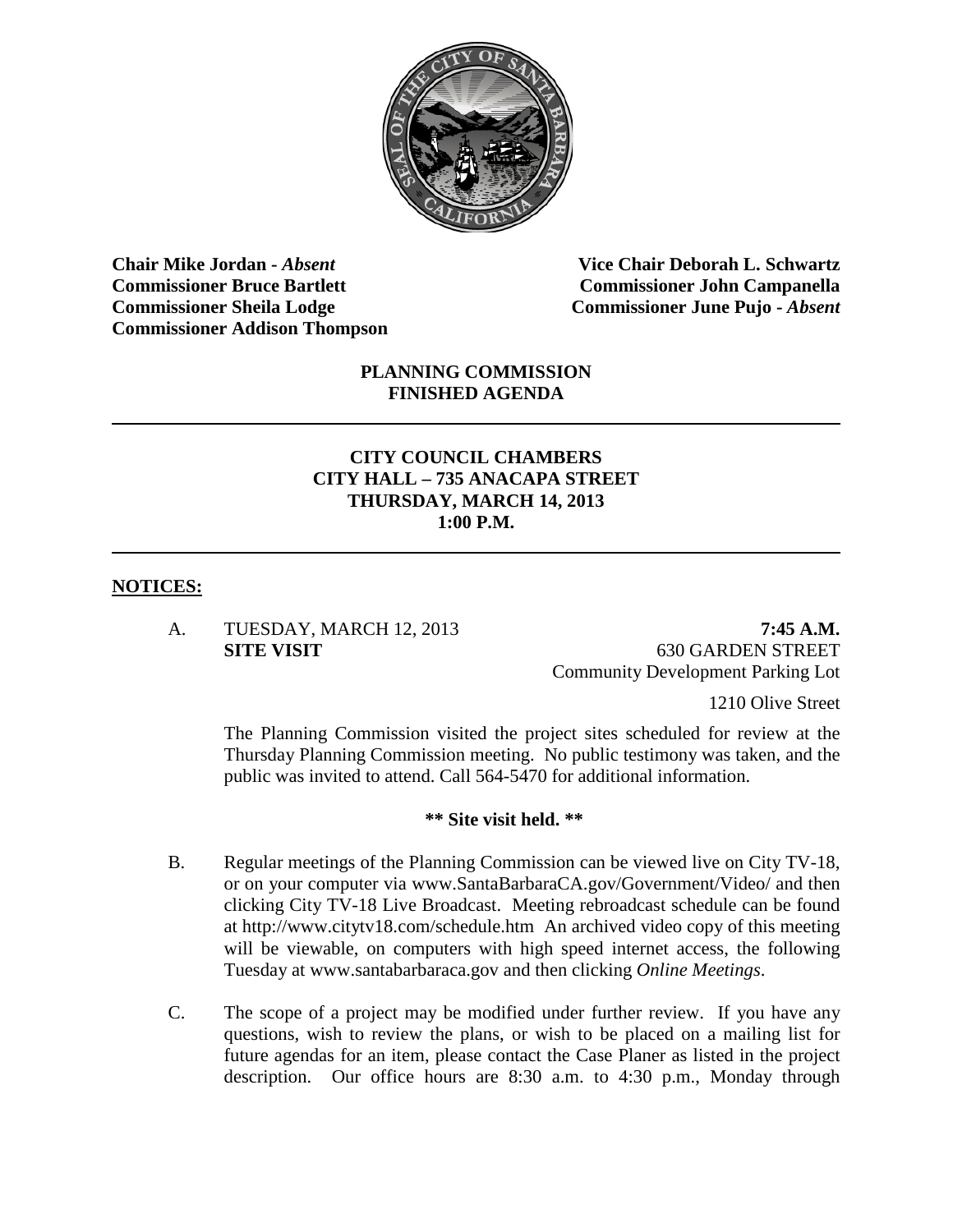Thursday, and every other Friday.Please check our website under City Calendar to verify closure dates.

D. AGENDAS, MINUTES and REPORTS: Copies of all documents relating to agenda items are available for review at 630 Garden St. and agendas and reports are posted online at [www.SantaBarbaraCA.gov/](http://www.santabarbaraca.gov/)pc. Please note that online Staff Reports may not include some exhibits. Materials related to an item on this agenda submitted to the Planning Commission after distribution of the agenda packet are available for public inspection in the Community Development Department located at 630 Garden St., during normal business hours.

# **I. ROLL CALL**

#### **\*\* Roll Call taken. Commissioners Jordan and Pujo Absent.\*\***

### **II. PRELIMINARY MATTERS:**

- A. Action on the review and consideration of the following Draft Minutes and Resolutions listed in this Agenda.
	- 1. Draft Minutes of February 21, 2013
	- 2. Resolution 003-13 6551 Hollister Avenue
	- 3. Resolution 004-13\* 2215 and 2305 Edgewater Way
		- \* A revised resolution 004-13 was given to the Planning Commission.

**\*\* Approved with corrections. Bartlett/Thompson Vote: 4/0 Abstain: 1 (Lodge) Absent: 2 (Jordan, Pujo)\*\***

B. Requests for continuances, withdrawals, postponements, or addition of ex-agenda items.

#### **\*\* No Requests were made. \*\***

C. Announcements and appeals.

### **\*\* Announcements were made. \*\***

D. Comments from members of the public pertaining to items not on this agenda. [Due to time constraints, each person is limited to two (2) minutes.]

**\*\* No one wished to speak. \*\***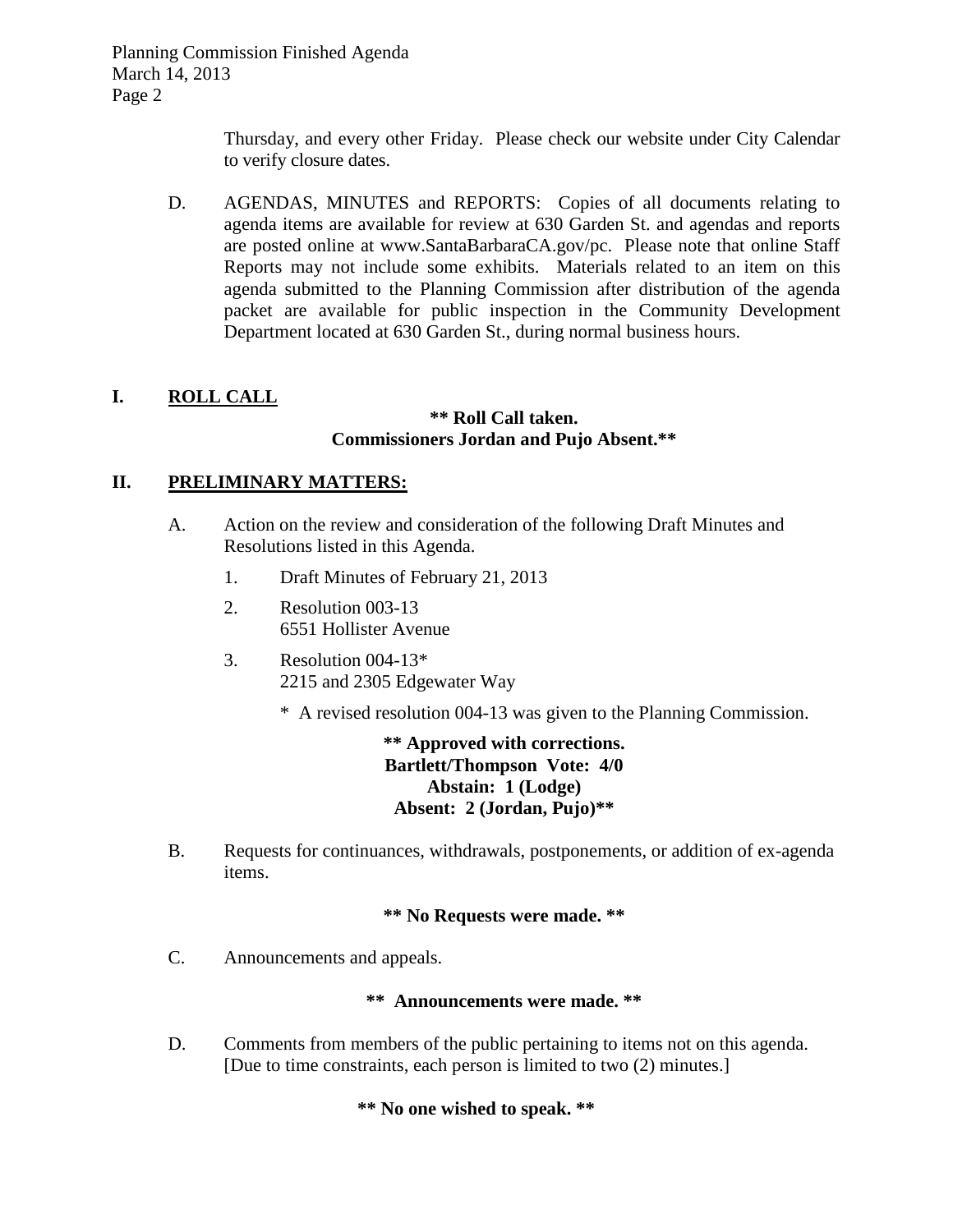### **III. STAFF HEARING OFFICER APPEALS:**

# **ACTUAL TIME: 1:05 P.M.**

### **APPEAL BY GEOFFREY E. ROCKWELL OF THE STAFF HEARING OFFICER'S DECISION FOR THE APPLICATION OF CATHERINE DUNBAR, AGENT FOR GEOFFREY ROCKWELL, 1210 OLIVE STREET, APN 029-141- 016, R-3 LIMITED MULTIPLE-FAMILY RESIDENCE ZONE, GENERAL PLAN DESIGNATION: MEDIUM HIGH DENSITY RESIDENTIAL (MST2012-00468)**

The 3,266 square-foot site is currently developed with 1,257 square foot, two-story, single-family residence. The house is built such that the second story is at the same level as the sidewalk on Olive Street. The proposed project involves "as-built" additions and alterations to the residence including a 126 square-foot, first-story addition, a 107 squarefoot second-story addition, an "as-built" deck expansion, an "as-built" 43 square foot storage/utility room, and an "as-built" 8-foot high wall, which includes a covered entry door, along the front property line. The proposal includes the demolition of a 64 squarefoot "as-built" storage shed. The proposal will address violations identified in ZIR2012- 00486, ENF2012-00824, and ENF2012-00954.

The discretionary applications required for this project are:

- 1. A Modification to allow additions and alterations to the existing residence and a freestanding covered entry door to encroach into the required ten-foot front setback (SBMC § 28.21.060 and SBMC § 28.92.110); and
- 2. A Modification to allow the "as-built" wall/fence to exceed the maximum allowable height of 3.5 feet when located within ten feet of the front property line or ten feet of either side of a driveway for a distance of twenty feet back from the front property line. (SBMC § 28.87.170 and SBMC § 28.92.110).

On February 6, 2013, the Staff Hearing Officer partially approved the Modification requests subject to several conditions. The appellant is appealing the partial denial of the project and related conditions of approval.

The Environmental Analyst has determined that the project is exempt from further environmental review pursuant to the California Environmental Quality Act Guidelines Sections 15301 (Existing Facilities) and 15305 (Minor Land Use Limitations).

Case Planner: Suzanne Riegle, Assistant Planner Email: SRiegle@SantaBarbaraCA.gov Phone: (805) 564-5470, ext. 2687.

> **\*\* Appeal upheld with amended conditions. Thompson/Bartlett Vote: 4/1 (Lodge) Abstain: 0 Absent: 2 (Jordan, Pujo) Resolution No. 005-12.\*\***